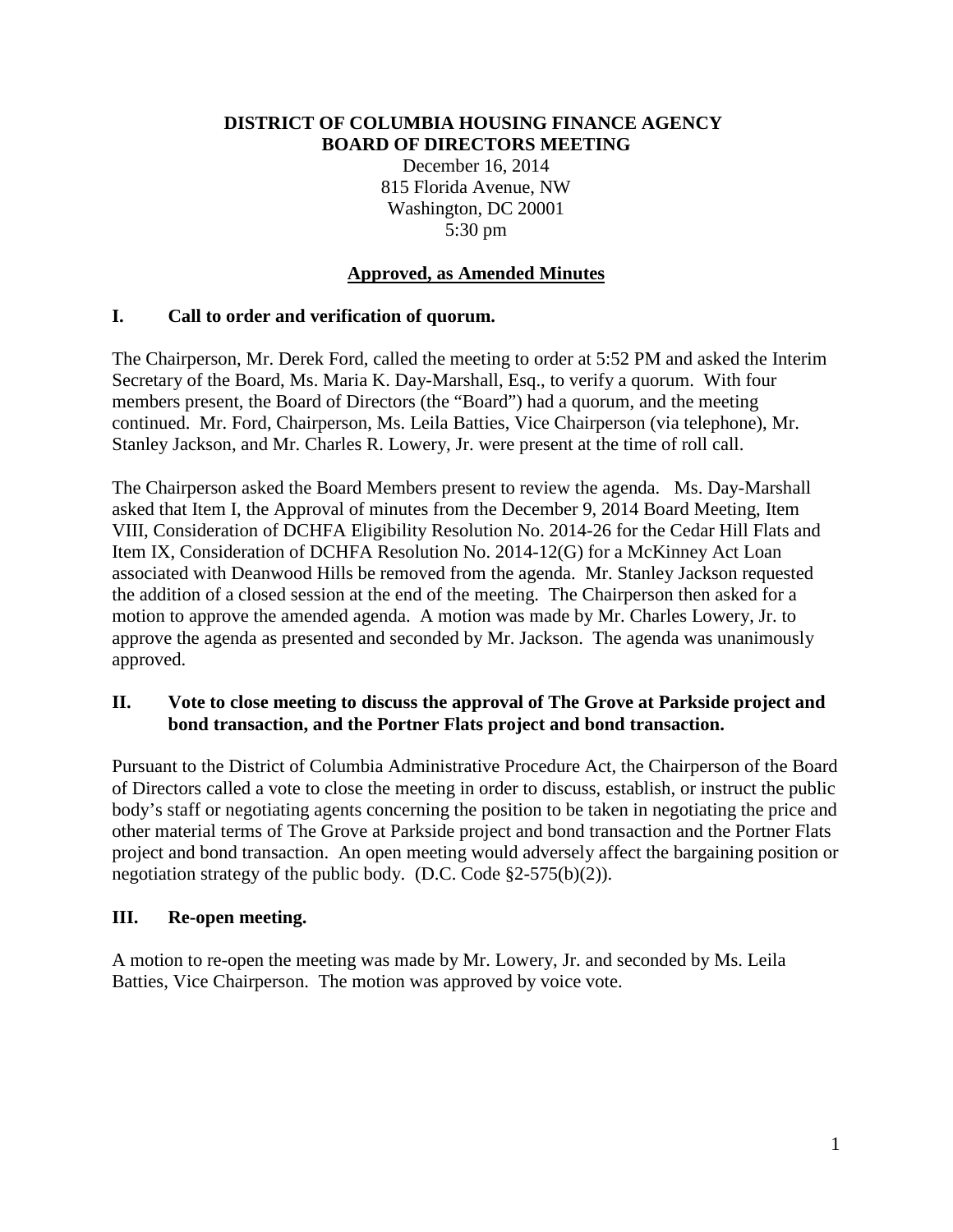## **IV. Consideration of DCHFA Final Bond Resolution No. 2014-24 for The Grove at Parkside.**

Ms. Day-Marshall, Interim Secretary to the Board, introduced the resolution to the Board for their consideration. Ms. Day-Marshall then introduced Mr. Anthony Waddell to present the matter to the Board. Mr. Waddell introduced Ed Pauls, Senior Development Officer as the development officer for the project. The development team present included Robert Gilbane, Jr., Gilbane Development Company, and Derick Mitchell, CityInterests, LLC.

The project consists of the acquisition and construction of a six story building containing 186 residential units. The project will be located at 600 Kenilworth Terrace, NE in the Kenilworth-Parkside neighborhood. The project will be owned by CIGD Parkside 7, LLC.

On the financing side, total development cost is \$44.4 million and it will be financed with tax exempt bonds, 4% Low Income Housing Tax Credit equity and Housing Production Trust Fund (HPTF) dollars, and a deferred developer fee. On the operating side, the project will receive a real estate tax abatement for the first ten years from the date of the occupancy of the property.

The bedroom mix is as follows: 53 studio apartments, 86 one-bedrooms, 36 two-bedrooms and 11 three-bedrooms for 186 total units. All units will meet the 40 percent at 60 percent of Area Median Income (AMI) test for both tax exempt bonds and 4% Low Income Housing Tax Credits.

With an approximately 16-month long construction period, the project will be completed by the late spring of 2016.

Questions asked by the Board of Directors included the following:

- Please discuss the pedestrian bridge status. The development team responded that a new pedestrian bridge will be constructed, and it will cross over 295 and connect the site to the Minnesota/Benning Metro. The construction of the new bridge will take approximately 16-18 months.
- Who is the master developer for the site? The development team responded that CityInterests is the master developer.
- Please discuss the hyper-amortization. The development team responded that the use of hyper-amortization will allow the project to financially benefit from the tax abatement and pay down a portion of the debt faster.

A motion to approve the transaction was made by Mr. Jackson, and seconded by Mr.Lowery, Jr. The Interim Secretary called the roll, and the motion carried with 4 votes in the affirmative.

## **V. Consideration of DCHFA Eligibility Resolution No. 2014-25 for the Portner Flats.**

Prior to the consideration of DCHFA Final Bond Resolution No. 2014-25 for the approval of Portner Flats, Ms. Batties, Vice Chairperson, disclosed that Holland and Knight served as the zoning attorney for the project and that the final approval of the Planned Unit Development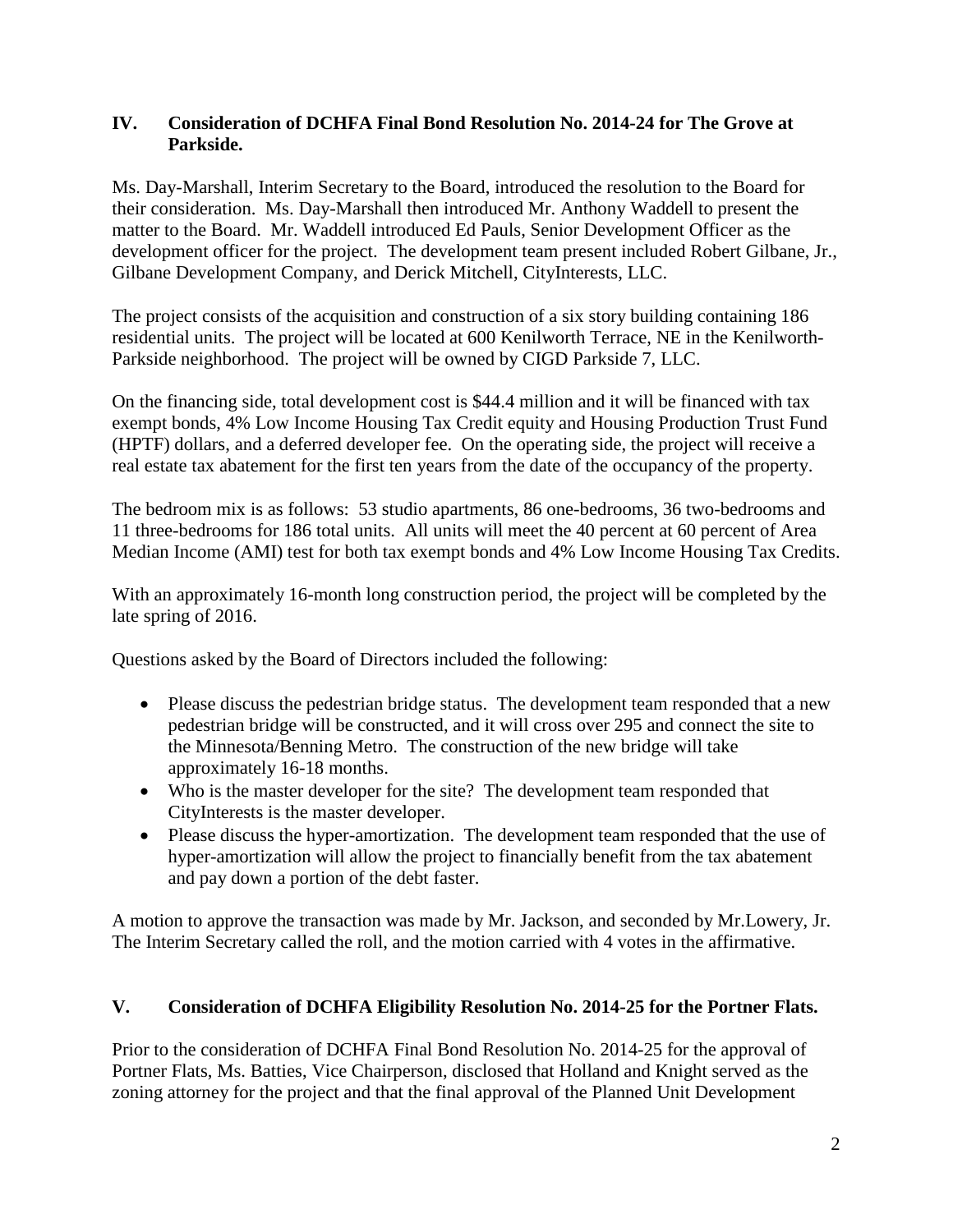(PUD) is pending. Ms. Batties recused herself from the discussion and from voting on the project.

Ms. Day-Marshall, Interim Secretary to the Board, introduced the resolution to the Board for their consideration. Ms. Day-Marshall then introduced Mr. Anthony Waddell to present the matter to the Board. Mr. Waddell introduced Ed Pauls, Senior Development Officer who presented the project on behalf of Mr. Waddell. The development team present included Jim Campbell, Somerset Development, Nancy Hooff, Somerset Development, Anya Kamara, Somerset Development, Marilyn Galvez, Portner Place Tenant Association, Wanda Simms, Portner Place Tenant Association, Alfrieda White, Portner Place Tenant Association, and Zaid Yohannes, Portner Place Tenant Association.

The principal developers of the Portner Flats project are the Somerset Development Company and the Affordable Housing Development Company, LLC. In addition, the developers are partnering with the tenant association.

The project consists of the acquisition of land and existing buildings, and the new construction of a single eight-story building containing 96 residential units. The project is located in the 1400 block of V Street, NW in the Mid City or U Street neighborhood, Northwest D.C. The project owner will be Portner Flats, LLC.

On the financing side, the total development cost of approximately \$33 million will be financed with tax exempt and/or taxable bonds, LIHTC equity, a loan from the Department of Housing and Community Development (DHCD), developer equity and a deferred developer fee.

On the operating side, a housing assistance payment contract with the United States Department of Housing and Urban Development (HUD) currently subsidizes the 48 units that exist on the site. That contract will be transferred to the new building and will be renewed for a 20 year period once the financing closes.

The proposed bedroom mix is as follows: 23 studios, 25 one-bedrooms, 36 two-bedrooms and 12 three-bedrooms for a total of 96 units. All units will meet the 40 percent at 60 percent of AMI test for both tax-exempt bonds and 4% LIHTC.

Questions asked by the Board of Directors included the following:

- Looking at the financial statements of Somerset and then looking at the financial statement for Affordable Housing Development Company, are the financials sufficient for what the DCHFA is financing? Mr. Pauls responded that the team meets the DCHFA standards for working capital and for net worth.
- Please discuss the size of the units. The development team responded that 48 units are replacement housing and the unit mix will remain the same in the new building. The new two-bedroom and three-bedroom units will be slightly larger than the units that exist today.
- Please discuss the services that will be offered. The development team responded that there will be after school programs, a computer literacy program for seniors, social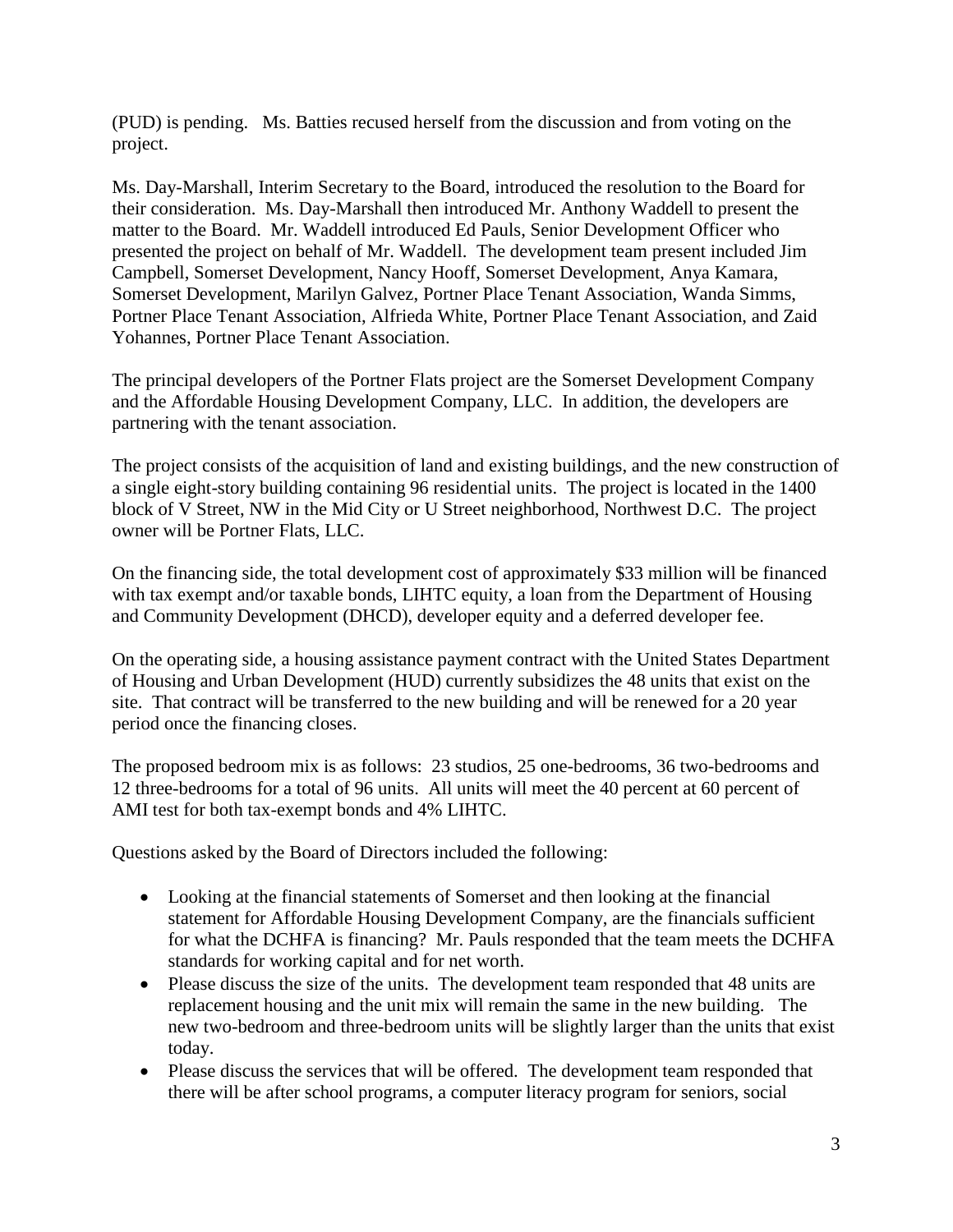service referrals, health and wellness classes, community gardening and employment training. The list of services was developed jointly with the tenant association. The development team will set up a tenant endowment fund at closing and will initially seed the fund with \$100,000 with additional funds to be provided annually.

The tenant association stated that they are very pleased with the development team. The tenants association has been working with the development team since 2008. The tenant association is pleased that the development team considered their requests and allowed the entrance to the property to be on V Street NW and not U Street NW. The entrance on V Street NW allows the tenants to have a better quality of life (i.e., safer and less noise). Given that the neighborhood is changing rapidly, the tenant association felt that the development team best represented their desires to remain in the neighborhood and have a safe, affordable place to live.

A motion to approve the transaction was made by Mr. Jackson and seconded by Mr. Lowery, Jr. The Interim Secretary called the roll, and the motion carried with 3 votes in the affirmative.

# **VI. Consideration of DCHFA Resolution No. 2014-13(G) Authorizing the Interim Executive Director to Submit an Application to the U.S. Department of Housing and Urban Development for Level 1 Risk Sharing.**

Ms. Day-Marshall, Interim Secretary to the Board, presented the resolution to the Board of Directors. In addition, Ms. Day-Marshall reviewed a memorandum that outlined and summarized the DCHFA's application to the U.S. Department of Housing and Urban Development (HUD) for Level I Risk Sharing. The memorandum was distributed to the Board Members.

It should be noted that Ms. Day-Marshall, Interim Secretary, agreed to hold the application until after the Board of Directors approved the revised Investment Policy. The Investment Policy will be a component of the application to HUD. Given the various comments to the revised Investment Policy during the last month, the policy will be discussed again at the first meeting in January. Some general questions were discussed by the Board Members, the Attorney to the Board, Mr. Thorn Pozen, the Interim Secretary and the Chief Financial Officer, Mr. Sergei Kuzmenchuk.

After some general questions were asked, the Board of Directors considered the resolution for a vote. A motion to approve the submission of an application to the U.S. Department of Housing and Urban Development for Level 1 Risk Sharing was made by Mr. Lowery, Jr., and seconded by Mr. Jackson. Ms. Batties, Vice Chairperson, abstained from the vote. The Interim Secretary called the roll, and the motion carried with 3 votes in the affirmative.

## **VII. Interim Executive Director's Report.**

• City Council Roundtable on Certified Small Business Enterprise (CSBE) Compliance – The roundtable was held on Thursday, December 11, 2014 and Ms. Day-Marshall testified at the roundtable.